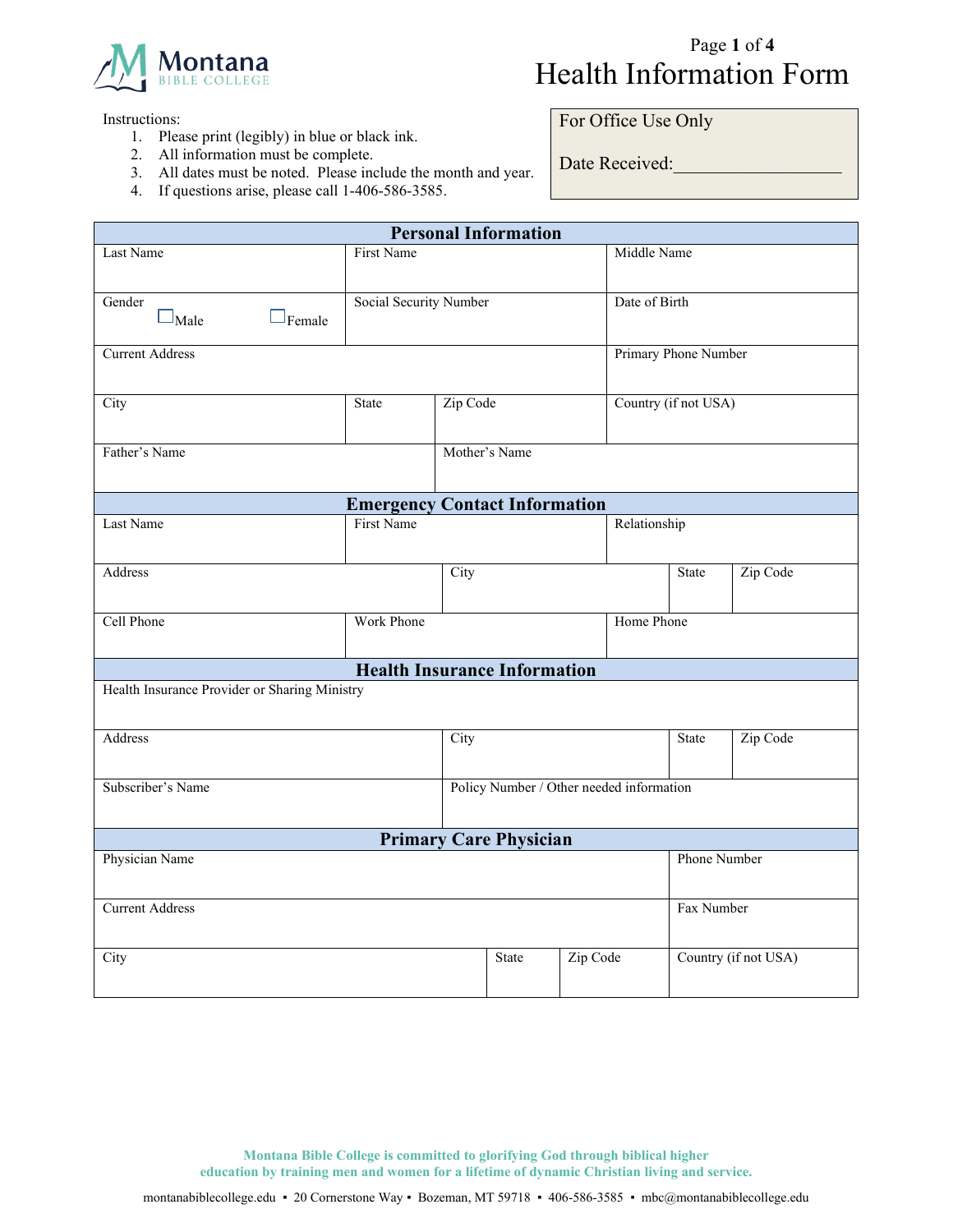

## Page **2** of **4**  Health Information Form

| <b>Personal Health History</b>                                                                                                                                                                                                                                                                                                                                                                    |                           |            |                              |  |
|---------------------------------------------------------------------------------------------------------------------------------------------------------------------------------------------------------------------------------------------------------------------------------------------------------------------------------------------------------------------------------------------------|---------------------------|------------|------------------------------|--|
| If more room is needed to answer any of the following questions, please attach information on a separate sheet.                                                                                                                                                                                                                                                                                   |                           |            |                              |  |
| Check any of the following conditions you have had or are subject to at the present time:                                                                                                                                                                                                                                                                                                         |                           |            |                              |  |
| Allergies                                                                                                                                                                                                                                                                                                                                                                                         | Depression                |            | High / low blood pressure    |  |
| Medicines                                                                                                                                                                                                                                                                                                                                                                                         | <b>Diabetes</b>           |            | Leukemia                     |  |
| Foods                                                                                                                                                                                                                                                                                                                                                                                             | Dyslexia                  |            | Malaria                      |  |
| Other                                                                                                                                                                                                                                                                                                                                                                                             | <b>Eating Disorder</b>    |            | Psychiatric treatment        |  |
| Alcohol/drug problem                                                                                                                                                                                                                                                                                                                                                                              | Epilepsy / seizures       |            | Skin disease                 |  |
| Anemia                                                                                                                                                                                                                                                                                                                                                                                            | Fainting / blackout       |            | Sexually transmitted disease |  |
| Anxiety or panic attacks                                                                                                                                                                                                                                                                                                                                                                          | Headaches / Migraine      |            | Suicide attempt(s)           |  |
| Arthritis                                                                                                                                                                                                                                                                                                                                                                                         | Head injury               |            | Thyroid disease              |  |
| Asthma                                                                                                                                                                                                                                                                                                                                                                                            | Hearing loss / difficulty |            | Tuberculosis                 |  |
| Attention deficit disorder                                                                                                                                                                                                                                                                                                                                                                        | Heart condition           |            | Ulcer                        |  |
| Cancer                                                                                                                                                                                                                                                                                                                                                                                            | Hepatitis                 |            | Other                        |  |
| Please explain any checks you made above:<br>Are you presently under a physician's care? If yes, please explain.                                                                                                                                                                                                                                                                                  |                           |            |                              |  |
| $\Box$ $\gamma$ <sub>es</sub> $\Box$ No                                                                                                                                                                                                                                                                                                                                                           |                           |            |                              |  |
| List all medications taken on a regular basis including over-the-counter medication:                                                                                                                                                                                                                                                                                                              |                           |            |                              |  |
| Medication Name:                                                                                                                                                                                                                                                                                                                                                                                  | Dosage:                   | Taken for: |                              |  |
|                                                                                                                                                                                                                                                                                                                                                                                                   |                           |            |                              |  |
| List any hospital stays you have had:                                                                                                                                                                                                                                                                                                                                                             |                           |            |                              |  |
| Date(s) of stay                                                                                                                                                                                                                                                                                                                                                                                   | Reason for stay           |            |                              |  |
|                                                                                                                                                                                                                                                                                                                                                                                                   |                           |            |                              |  |
| Do you have any other special health conditions not addressed above? If yes, please explain.<br>$\Box$ $\gamma$ <sub>es</sub> $\Box$ No $\Box$ No $\Box$ No $\Box$ No $\Box$ No $\Box$ No $\Box$ No $\Box$ No $\Box$ No $\Box$ No $\Box$ No $\Box$ No $\Box$ No $\Box$ No $\Box$ No $\Box$ No $\Box$ No $\Box$ No $\Box$ No $\Box$ No $\Box$ No $\Box$ No $\Box$ No $\Box$ No $\Box$ No $\Box$ No |                           |            |                              |  |
|                                                                                                                                                                                                                                                                                                                                                                                                   |                           |            |                              |  |

**Immunizations**

**Montana Bible College is committed to glorifying God through biblical higher education by training men and women for a lifetime of dynamic Christian living and service.**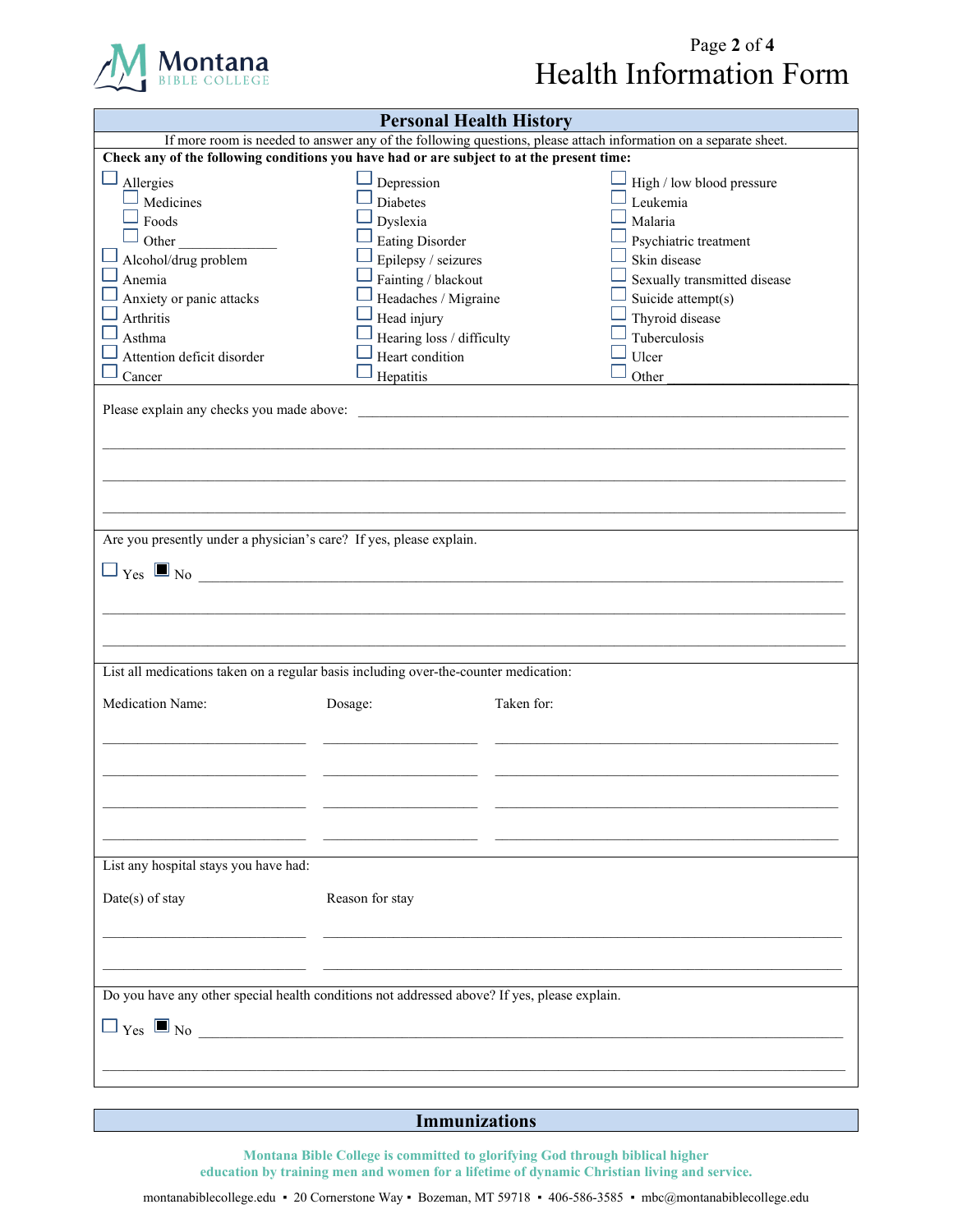

## Page **3** of **4**  Health Information Form

 $\overline{\phantom{a}}$  , and the set of the set of the set of the set of the set of the set of the set of the set of the set of the set of the set of the set of the set of the set of the set of the set of the set of the set of the s  $\overline{\phantom{a}}$  , and the set of the set of the set of the set of the set of the set of the set of the set of the set of the set of the set of the set of the set of the set of the set of the set of the set of the set of the s

The following immunizations are **required** by either Montana State law and/or Montana Bible College policy. This information must be from your physician's records or other official immunization records. **To fulfill these requirements, please include a legible copy of an official immunization record signed by a physician or attending medical personnel.**

## **Section 1: MMR (Measles, Mumps, Rubella)**

**Montana law requires individuals born after 1956 to have a minimum of two doses of measles, mumps, rubella (MMR) vaccine prior to enrolling at MBC.**

Date

MMR Dose 1 – Immunized on or after first birthday (12 months old) MMR Dose 2 – Immunized at least 30 days after Dose 1

| <b>Section 2: Tuberculosis</b>                                                                                                                                                                                                                                                                                                                                  |                                                                                                                             |                     |  |  |
|-----------------------------------------------------------------------------------------------------------------------------------------------------------------------------------------------------------------------------------------------------------------------------------------------------------------------------------------------------------------|-----------------------------------------------------------------------------------------------------------------------------|---------------------|--|--|
| You may be required to have a tuberculosis skin test before you can register for classes at Montana Bible College.<br>Please answer the questions on the reverse side of this form to see if it is required. If so, this test must be done within<br>one year of entering classes at MBC. An official physician's record may be submitted for proof of testing. |                                                                                                                             |                     |  |  |
| Date Given:                                                                                                                                                                                                                                                                                                                                                     | Date Read:<br>A chest X-ray is required if the TB test is read as positive. Please enclose the x-ray report with this form. | Result:             |  |  |
| Nurse's or Physician's Name                                                                                                                                                                                                                                                                                                                                     |                                                                                                                             |                     |  |  |
| Address                                                                                                                                                                                                                                                                                                                                                         |                                                                                                                             | <b>Phone Number</b> |  |  |
| Signature                                                                                                                                                                                                                                                                                                                                                       |                                                                                                                             | Date                |  |  |

| <b>Tuberculosis (Continued)</b>                                                                                    |                      |  |  |  |
|--------------------------------------------------------------------------------------------------------------------|----------------------|--|--|--|
| Montana Bible College is screening all entering students for exposure to tuberculosis. Please answer the following |                      |  |  |  |
| questions. If you should have any questions, please contact the MBC Admissions Office at 406-586-3585.             |                      |  |  |  |
| Have you been in close contact with someone with tuberculosis?                                                     | $\Box$ Yes $\Box$ No |  |  |  |
| Have you resided, worked, or volunteered in a prison, homeless shelter, hospital,                                  | $\Box$ Yes $\Box$ No |  |  |  |
| nursing home, or other long-term treatment facility?                                                               |                      |  |  |  |
| Have you used intravenous drugs or had a history of alcoholism?<br>3.                                              | $\Box$ Yes $\Box$ No |  |  |  |
| Do you have cancer, leukemia, kidney disease, diabetes, AIDS/HIV, or take<br>4.                                    | $\Box$ Yes $\Box$ No |  |  |  |
| immunosuppressive medications such as prednisone?                                                                  |                      |  |  |  |
| Have you lived in any of the following countries for six months or more?<br>5.                                     |                      |  |  |  |
| Afganistan, Bangladesh, Brazil, Cambodia, Congo, Ethiopia, China, India, Indonesia,                                |                      |  |  |  |
| $\Box$ Yes $\Box$ No<br>Japan, Kazakhstan, Kenya, Malaysia, Mexico, Morocco, Mozambique, Myanmar,                  |                      |  |  |  |
| Nepal, Nigeria, Pakistan, Philippines, Republic of Korea, Russian Federation, South                                |                      |  |  |  |
| Africa, Tanzania, Thailand, Uganda, Ukraine, Vietnam, Zimbabwe                                                     |                      |  |  |  |
| If you have answered "Yes" to one or more of the questions above, a TB test is required before                     |                      |  |  |  |
| entering school at MBC. You can obtain a TB skin test through your local health provider.                          |                      |  |  |  |

**Montana Bible College is committed to glorifying God through biblical higher education by training men and women for a lifetime of dynamic Christian living and service.**